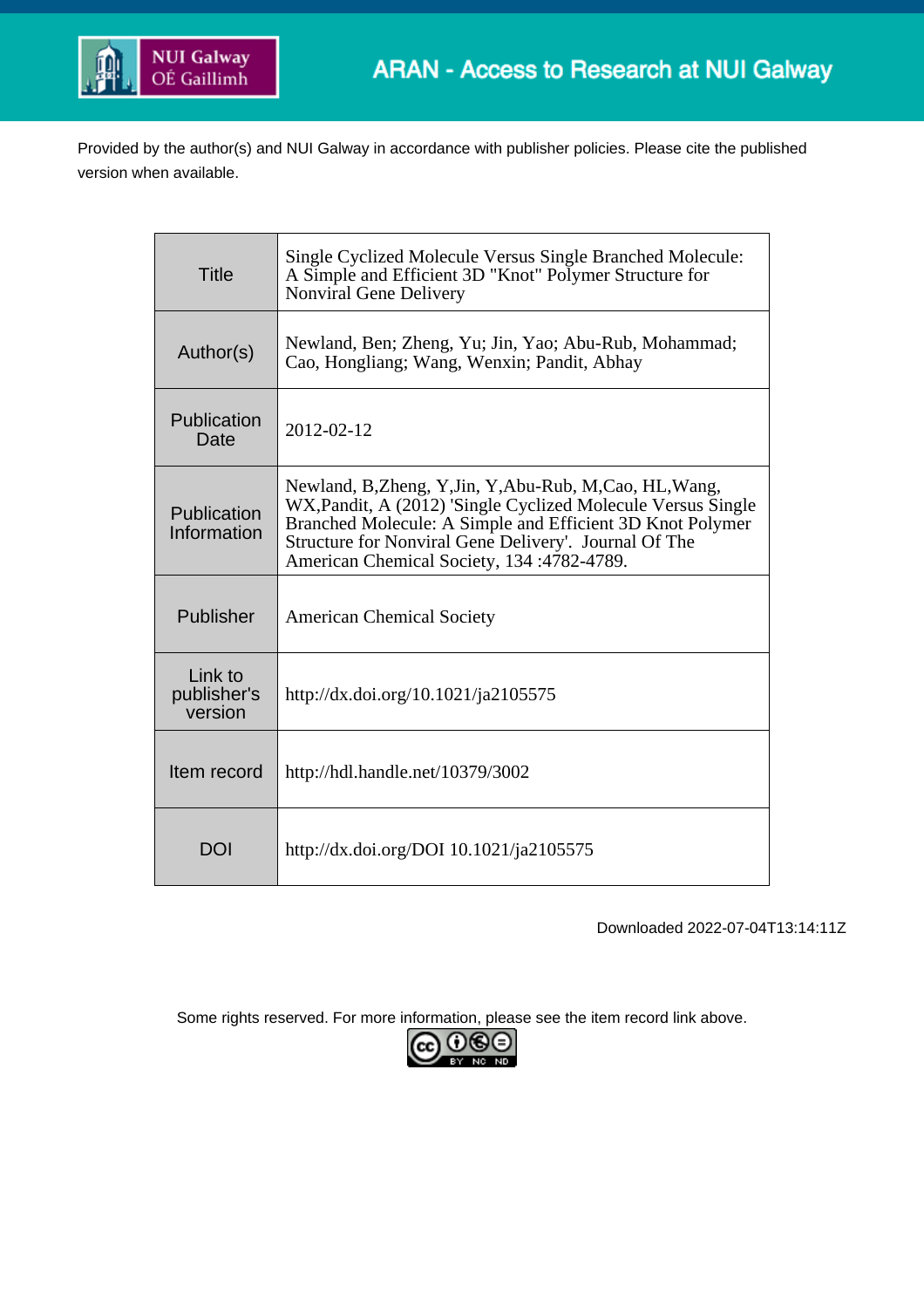

# Single Cyclized Molecule Versus Single Branched Molecule: A Simple and Efficient 3D "Knot" Polymer Structure for Nonviral Gene Delivery

Ben Newland,<sup>[‡](#page-8-0)</sup> Yu Zheng,<sup>‡</sup> Yao Jin, Mohammad Abu-Rub, Hongliang Cao, Wenxin Wang,[\\*](#page-8-0) and Abhay Pandit[\\*](#page-8-0)

Network of Excellence for Functional Biomaterials, National University of Ireland, Galway, Ireland

**S** [Supporting Information](#page-7-0)



ABSTRACT: The large research effort focused on enhancing nonviral transfection vectors has clearly demonstrated that their macromolecular structure has a significant effect on their transfection efficacy. The 3D branched polymeric structures, such as dendrimers, have proved to be a very effective structure for polymeric transfection vectors; however, so far the dendritic polymers have not delivered on their promise. This is largely because a wide range of dendritic polymer materials with tailored multifunctional properties and biocompatibility required for such applications are not yet accessible by current routes. Herein, we report the design and synthesis of new 3D "Single Cyclized" polymeric gene vectors with well-defined compositions and functionalities via a one-step synthesis from readily available vinyl monomers. We observe that this polymer structure of a single chain linked to itself interacts differently with plasmid DNA compared to conventional vectors and when tested over a range of cell types, has a superior transfection profile in terms of both luciferase transfection capability and preservation of cell viability. This new knotted structure shows high potential for gene delivery applications through a combination of simplicity in synthesis, scalability, and high performance.

## **■ INTRODUCTION**

The continuous identification of disease causing gene abnormalities and potential therapeutic nucleic acids inspires ever-increasing interest in genetic-based therapies for a wide range of diseases. However, the effective delivery remains one of the limiting factors despite much research focused on improvement of the vector. For true realization of genetic therapies on a large scale, vectors must be considered not only in terms of safety and efficacy, but also in terms of cost and scalability. While viral vectors are largely considered to be the most effective method of gene delivery, safety concerns and difficulty in scale-up continue as potential constraints to viral mediated gene therapies.<sup>[1,2](#page-8-0)</sup> Thus, the design and synthesis of nonviral vectors with well-defined compositions, architectures, and functionalities that promote transfection is a challenging task in materials science.[3](#page-8-0)−[5](#page-8-0) Since the polyamidoamine dendrimer (PAMAM) demonstrated that its 3D hyperbranched structure could facilitate effective transfection,<sup>[6](#page-8-0)</sup> much effort has been directed toward the preparation of branched versions of common transfection agents, for example, polyethylenimine

(PEI),[7](#page-8-0)−[9](#page-8-0) poly-L-lysine (PLL),[10](#page-8-0) and poly(2-(dimethylami-noethyl) methacrylate) (PDMAEMA).<sup>[11](#page-8-0)−[13](#page-8-0)</sup> These developments show that a higher transfection performance can often be achieved, highlighting potential benefits of branched structures.

Previously we have reported a deactivation enhanced atom transfer polymerization (DE-ATRP) approach, which can suppress the gelation and produce "hyperbranched" polymers from the homopolymerization of multivinyl monomers  $(MVMs).<sup>14</sup>$  $(MVMs).<sup>14</sup>$  $(MVMs).<sup>14</sup>$  On the basis of this deactivation enhanced strategy, a "hyperbranched" transfection agent, which used a high proportion of ethylene glycol dimethacrylate (EGDMA) as a branching agent, was designed and prepared via in situ deactivation enhanced atom transfer radical polymerization (in situ DE-ATRP).<sup>[15](#page-8-0)</sup> However, some of the experimental results are puzzling, the most pronounced of which was the low PDI of the polymers  $( $2$ ), but with a high degree of branching,$ certainly not the hallmark feature of hyperbranched structures.

Received: November 17, 2011 Published: February 21, 2012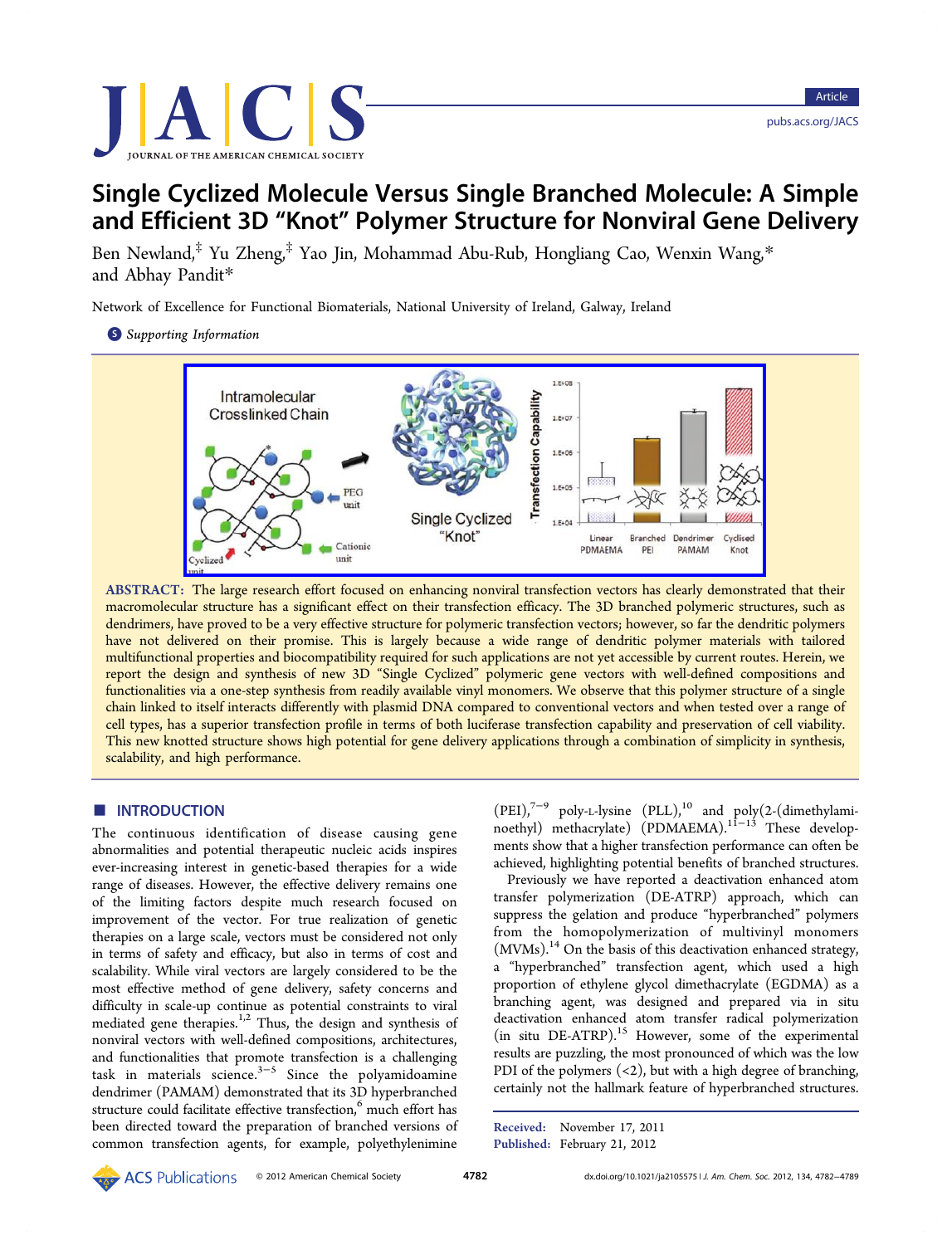<span id="page-2-0"></span>Scheme 1. Illustration of the In Situ DE-ATRP Reaction Alongside a Graphical Representation of the Formation of the Cyclized Knot Structure<sup>a</sup>



a<br>Propagation and intramolecular cross-linking events (cyclization) predominantly occur throughout the reaction process forming a condensed structure consisting of single cyclized chains.

It is well-known that by the conventional statistical theory defined by Flory and Stockmayer (F−S theory) and the commonplace experimental evidence of vinyl addition polymerization, such a type of synthesis should not be possible, as only a small inclusion of multivinyl monomers should lead to the formation of insoluble cross-linked gel even at very low conversion.[16](#page-8-0)−[21](#page-8-0) We now realize that in situ DE-ATRP provides not only better control over the molecular weight and polydispersity (PDI), but also the potential to kinetically control the molecular architecture in the polymerization of MVMs. Therefore, a new polymer architecture was being formed which predominantly consists of internal cyclization reactions, i.e., intramolecular cyclization within a polymer chain rather than the usual hyperbranching between polymer chains (intermolecular cross-linking). This newly fathomed polymer architecture—single chains knotted upon themselves, is termed a "single cyclized" molecular structure, $22$  in contrast to the "single branched" structure of dendrimers. As numerous reports in literature demonstrate that a higher transfection performance can be achieved through the branched architecture, it can be reasonably hypothesized that the new knotted structure of single cyclized polymer chains will out-perform currently available polymer structures in terms of efficacy, cell viability, and scalability.

Herein, we report the use of this new structure for gene delivery applications through the preparation of a series of cationic single cyclized transfection agents by the copolymerization of EGDMA (cyclizing unit), DMAEMA (cationic unit), and polyethylene glycol methyl ether methylacrylate (PEGME-MA) via in situ DE-ATRP. As previously demonstrated, in situ

DE-ATRP can be used to efficiently delay the point of gelation with 60% monomer conversion in the homopolymerization of EGDMA under a concentrated polymerization condition, which led to the formation a 3D "single cyclized" polymer architecture.[22](#page-8-0) A new kinetic model to supplement F−S theory was then introduced to explain both the ability to kinetically control the macromolecular structure and the occurrence of intramolecular reactions. This model allowed us to predict that the deactivation enhanced strategy could, in principle, be applied to the copolymerization system of MVMs. Therefore, based on this new kinetic model, in situ DE-ATRP coupled with a high monomer to initiator ratio (1000 to 1) is employed with the rationale that by ensuring high cyclization but eliminating intermolecular cross-linking, a knotted structure for high transfection efficacy can be achieved (Scheme 1). The logic for hypothesizing this structure will lead to greater performance is 2-fold: first, by the elimination of intermolecular cross-linking, a polymer of much lower PDI can be achieved and, second, by the creation of a 3D structure for DNA interaction.

The aim is therefore to assess if the cyclic knot vector can supersede the dendritic structure in terms of both transfection capability and lower toxicity. Here, a well-known commercially available dendrimer transfection vector (a partially degraded PAMAM dendrimer, SuperFect) is used as a comparable sample. Dendrimer synthesis is a time-consuming and costly process, so we demonstrate the ease of modifying the knot polymer in situ. The new cyclic polymers with varying molecular weights and degrees of polyethylene glycol content (both well-known to affect the performance of transfection)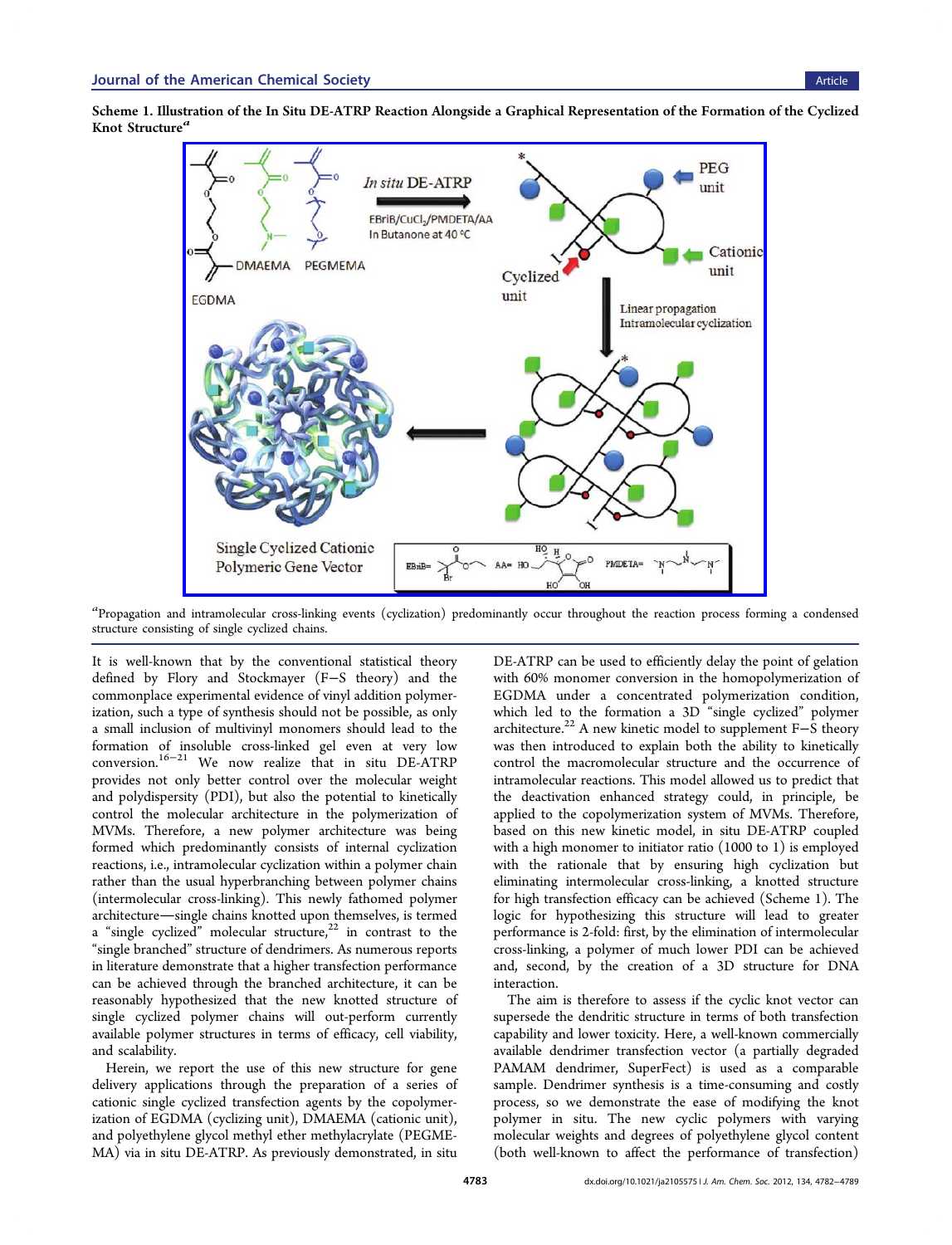|             |               | monomer feed ratios |              |               |                   |      |                   |
|-------------|---------------|---------------------|--------------|---------------|-------------------|------|-------------------|
| polymer     | <b>DMAEMA</b> | PEGMEMA             | <b>EGDMA</b> | $M_{n}$ (kDa) | $M_{\rm w}$ (kDa) | PDI  | conversion $(\%)$ |
| PD-E 0%PEG  | 350           | $\mathbf{0}$        | 50           | 14.2          | 19.1              | 1.35 | 68                |
| PD-E 8%PEG  | 820           | 80                  | 100          | 21.0          | 32.4              | 1.54 | 38                |
| PD-E 14%PEG | 760           | 140                 | 100          | 21.8          | 37.4              | 1.70 | 56                |
| PD-E 20%PEG | 700           | 200                 | 100          | 17.5          | 24.8              | 1.42 | 31                |

Table 1. The Composition of the Cyclic Knot Polymers Can Be Varied by Adjusting the Monomer Feed Ratios of This Simple "One-Pot" Reaction, with Very Low Final PDI Values Even at High Conversions

were synthesized. Finally, two of these polymers were studied over a range of cell types including primary cells and stem cells, showing that the knot structure is superior to the PAMAM dendrimer for many potential applications.

#### ■ RESULTS AND DISCUSSION

Polymer Synthesis and Characterization. We have recently discovered that it is no longer a formidable task to homopolymerize MVMs by controlled/living radical polymerization based on our so-termed "deactivation enhanced strategy". We have also introduced a new kinetic model to supplement F–S theory, termed the "Kinetic Theory",<sup>[22](#page-8-0)</sup> which can be used to explain the ability to kinetically control the homopolymerization of EGDMA and the occurrence of intramolecular cyclization reactions. This theory brings the spatial proximity of reactants into consideration, allowing the prediction of conditions where the internal cyclization can occur. One such condition is when the instantaneous growth boundary is vastly reduced, such as during in situ DE-ATRP, which suppresses intermolecular cross-linking without requiring highly dilute conditions. This theory is extended here to the copolymerization of MVMs so that even in a concentrated reaction and with a high proportion of branching agent, predominately propagation/intramolecular cyclization reactions occur. Scheme [1](#page-2-0) outlines the design and synthesis of the knot polymers, which by varying the monomer feed ratios allow for a range of degrees of PEGylation, described in Table 1. The reaction process was followed by GPC analysis of samples extracted during the reaction. Figure S1 in the [Supporting](#page-7-0) [Information](#page-7-0) (SI) shows typical GPC traces for the knot polymer synthesis, illustrating the controlled nature of growth by highly symmetrical and narrow peaks, the first tell-tale sign of a predominantly internal-cyclized polymer structure. Figure S1 ([Supporting Information](#page-7-0) (insert)) shows that the PDI increases with increasing monomer conversion, but at a rate far lower than would be expected for typical hyperbranched polymers.<sup>[23](#page-8-0),[24](#page-8-0)</sup>

Determination of the polymer structure by analysis of the  $^1\mathrm{H}$ NMR spectroscopy shows that these polymers do indeed have a high degree of "branching", i.e., internal cyclization (45% of the multivinyl EGDMA monomer, see [SI](#page-7-0) eq S1 and [SI](#page-7-0) Table S1). It also leaves free vinyl groups within the polymer structure (11%) providing an opportunity for a host of postsynthesis functionalizations. To confirm the presence of a knotted architecture, a branching monomer that can be broken upon reduction was used as a substitute for EGDMA in the PD-E 8% PEG polymer, and the degradation profile was observed. A disulfide dimethacrylate  $(DSDMA)^{25}$  $(DSDMA)^{25}$  $(DSDMA)^{25}$  was used for this purpose, which undergoes fast reduction upon the addition of 20 mM glutathione (Figure 1a). If a typical hyperbranched structure was being formed, exposing the polymer to glutathione would result in cleavage of the branching units, including those used as intermolecular links, resulting in smaller fragments of polymer



Figure 1. Evidence for the knot structure was provided by replacement of EGDMA with the disulfide monomer DSDMA (a), which can be reduced quickly in 20 mM glutathione. Part b shows schematically how the cleavage of this monomer within the polymer structure would not lead to small polymer fragments, as a typically branched polymer would. GPC data (c) show little effect on  $M_{\rm w}$  after cleavage of the disulfide bond.

being produced. However, if a knotted polymer undergoes reduction by glutathione, only intramolecular cross-links are broken. Figure 1b shows schematically that this would result in a change in the polymer structure but not a significant reduction in hydrodynamic volume and molecular weight, as generally smaller fragments are not broken off. So this disulfide version of PD-E 8%PEG was analyzed for its  $M_w$  and PDI before and after being subjected to 1 h of glutathione treatment. Only a slight reduction in  $M_w$  occurred (Figure 1c), confirming that this structure is comprised predominantly of single cyclized chains.

Buffering Capability. The first stage of analysis of these polymers for use as a transfection agent involved observing their buffering capability. Although prior studies have shown conflicting evidence,<sup>[26](#page-8-0)</sup> endosomal escape by polymer buffering followed by endosome swelling and lysis can be regarded as one of the many routes to endosomal escape, $27$  a limiting step in the transfection process. Both PD-E 8%PEG and PD-E 14%PEG buffered well against HCl between pH 7.5 and 5.5 ([SI](#page-7-0) Figure S2), with no difference between them as there is only a 6% decrease in the amine containing DMAEMA by feed ratio.

Polymer/DNA Interaction. The polymer/DNA interaction (polyplex) characterization was performed by a series of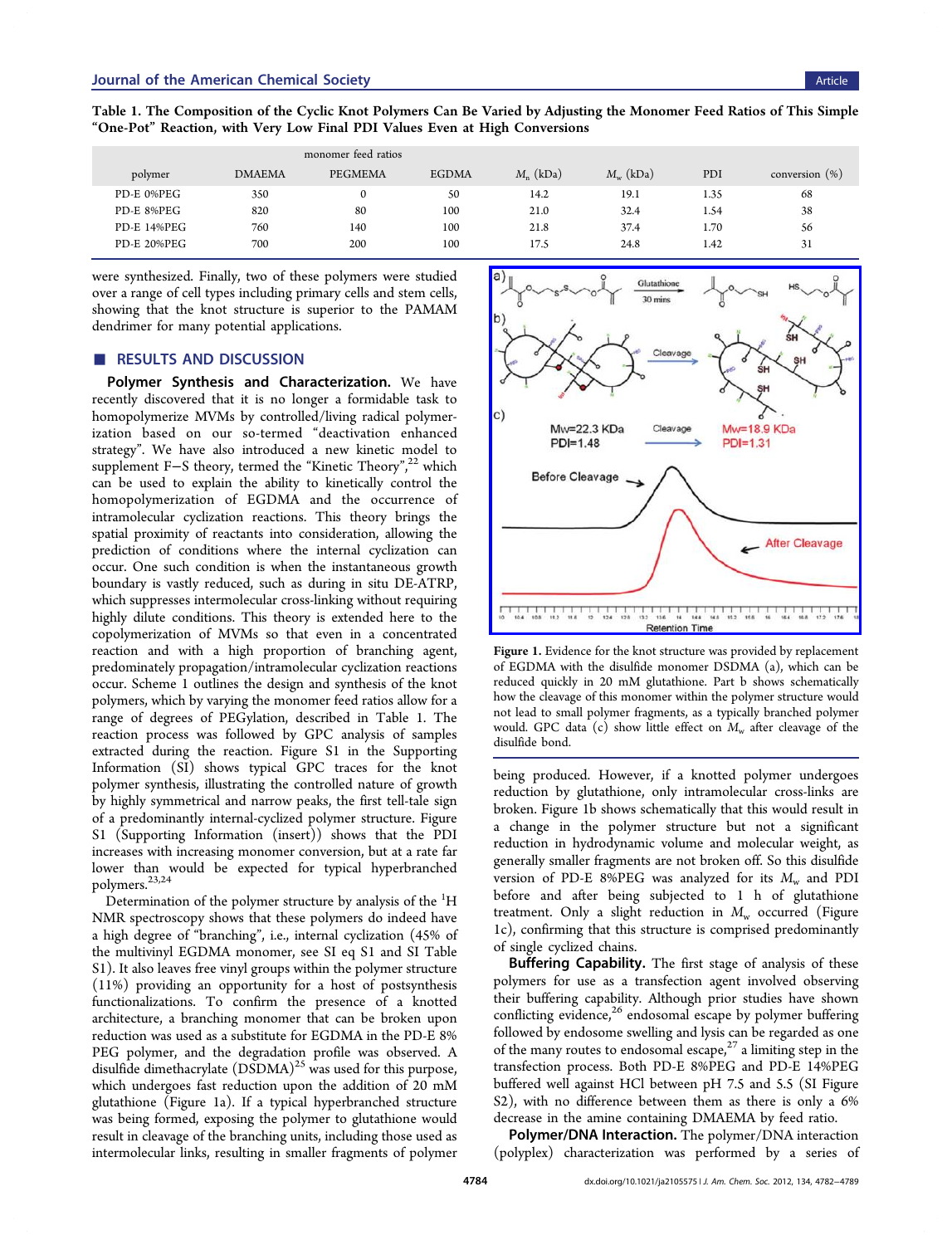<span id="page-4-0"></span>

Figure 2. The hydrodynamic diameter for PD-E 8%PEG and PD-E 14%PEG polymers at a plasmid/polymer ratio (w/w) of 5:1 is in the region of ∼300−400 nm by size/charge analysis (a). Part b shows dried samples of the 5:1 ratio (w/w) polyplexes of PD-E 8%PEG (left) and PD-E 14%PEG (right) to be smaller as expected, and gel electrophoresis (c) shows that PD-E 8%PEG (left) complexes DNA at a ratio of 1:1 (w/w) and that PD-E 14%PEG (right) complexes well at a 3:1 ratio  $(w/w)$ . Part d shows clearly a difference in polyplex formation between the commercially available transfection agents and the cyclic knot structure, via a substantial change in the ability of dyes to intercalate with the complexed DNA in PD-E 8% PEG polyplexes ( $n = 3$ , error bars indicate  $\pm$  standard deviation).



Figure 3. Increasing the degree of PEGylation affects the transfection capability of the cyclic knot polymer (a), and has a direct effect on reducing cytotoxicity (3T3 cells) (b). Four molecular weights of PD-E 8%PEG showed to have varying transfection properties with a general trend toward increasing molecular weight yielding higher transfection (c) but increased cytotoxicity (HeLa cells) (d) (for all panels:  $n = 4$ , 10 000 cells and 1  $\mu$ g of pDNA per well, error bars indicate ± standard deviation and asterisks indicate significant differences from dPAMAM).

methods which allowed determination of the size of the polyplex hydrated (by dynamic light scattering, Figure 2a) and

dried (TEM, Figure 2b). As with PAMAM structures, PD-E 8% PEG and PD-E 14%PEG both showed smaller diameters when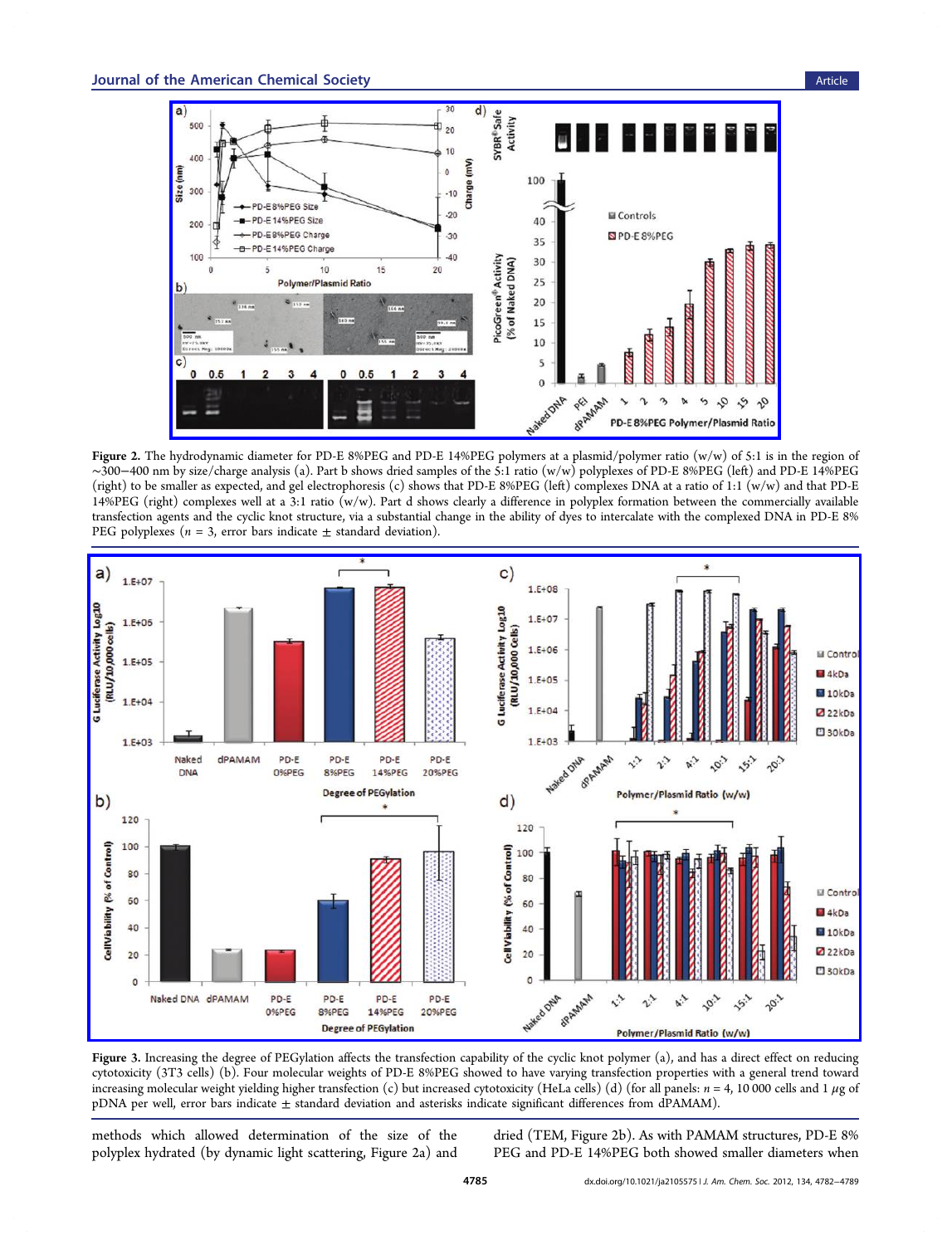<span id="page-5-0"></span>

Figure 4. Over a range of immortalized cell lines, stem cells, primary cells, and neuron cells the PD-E 8%PEG polymer shows to have more favorable transfection properties in terms of transfection ability (a) and cytotoxicity (b) than the SuperFect PAMAM dendrimer ( $n = 4$ , 10 000 cells and 1  $\mu$ g of pDNA per well, error bars indicate  $\pm$  standard deviation, and asterisks indicate a significant difference from dPAMAM).

dry (∼150 nm) than when hydrated (∼300−400 nm).[28](#page-8-0) It is important to note that small discrepancies may also occur as these studies used polyplexes formed in water (deemed appropriate for DLS measurements), as opposed to serum free media for subsequent studies. Figure [2c](#page-4-0) shows PD-E 8% PEG to have the ability to successfully complex DNA at a 1:1 weight/weight ratio; however, PD-E 14%PEG showed complexation at a 3:1 polymer/plasmid w/w ratio as it contains a higher weight fraction of neutral PEG. Interestingly, it appears that when PEI and dPAMAM form complexes, there is no fluorescence observed from the SYBR Safe DNA stain in the wells where they are held. However, a glow in the wells of the knot polymers was noticed that was augmented at higher weight ratios (Figure [2d](#page-4-0)). This change in fluorescence indicates that there is a difference in the interaction between the knot polymers and conventional branched polymers in terms of the condensation of DNA. Previous studies showed that polyplexes made by using Lipofectin, a liposomal based transfection agent,

also allowed significant PicoGreen intercalation.<sup>[29](#page-8-0)</sup> This technique was used again here to show quantitatively the different steric arrangement of DNA in the knot polyplexes (Figure [2d](#page-4-0)). Polymer alone controls were also performed to ensure there was no intercalation between SYBR Safe/ PicoGreen and the polymers [\(SI](#page-7-0) Figure S8), and nuclease degradation studies indicated that the DNA was well protected while in the polyplex form [\(SI](#page-7-0) Figure S7).

Transfection and Cytotoxicity Analysis. The transfection capability of the knot polymers was assessed by two different methods, using the secreted G-luciferase protein assay and the cytoplasmic GFP protein analysis by flow cytometry. In each G-luciferase study, the optimum weight ratio is plotted (polymer/plasmid ratios of 3:1 and 5:1 were used for PDE-8% PEG and PDE-14%PEG respectively), with the subsequent effect on cell viability of that weight ratio also being plotted.

The alamarBlue reagent was used to measure any reduction in cell metabolic activity, normalized to indicate cell viability by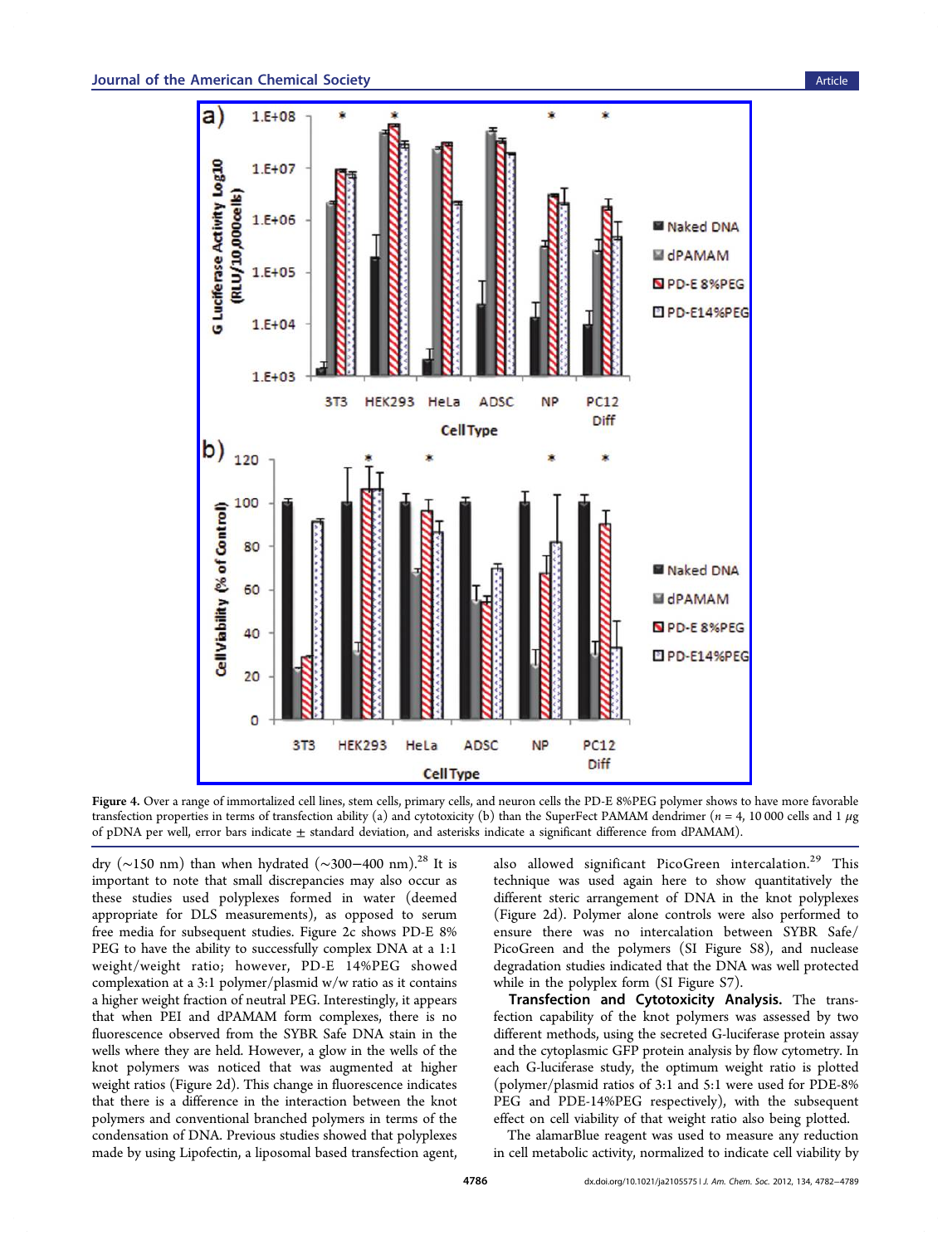

Figure 5. Fluorescent microscopy images of 3T3 cells incubated for 48 h with GFP polyplexes comprised of (a) PD-E 8%PEG, (b) PD-E 14%PEG, (c) PAMAM, and (d) PEI. The nuclear stain DAPI, the cytoplasmic GFP expression, and the brightfield images are overlaid to give a visual representation of individual cell expression.

plotting as a percentage of the control cells. To compare the predominantly cyclized polymer with a highly branched dendrimer structure, the SuperFect PAMAM dendrimer was used as the positive control throughout these studies according to the manufacturers protocol (a polymer/plasmid weight ratio of 8:1). Also, when this PAMAM dendrimer was compared with other commonly used polymer transfection agents (PEI, poly-L-lysine (PLL) and PDMAEMA) it showed a good combination of high transfection and low cytotoxicity (see [SI](#page-7-0) Figure S5), thus providing a strong platform from which to compare the cyclized structure. However, it must be noted here that although SuperFect is a PAMAM dendrimer, the exact generation or chemical structure is not divulged, hence our need to use the weight/weight polymer/plasmid ratio throughout this work for a truly accurate comparison.

Parts a and b of Figure [3](#page-4-0) show the effect of changing the degree of PEGylation within these polymer structures. This study showed that PD-E 8%PEG and PD-E 14%PEG exhibited far higher transfection capabilities than did the PD-E 0%PEG and PD-E 20%PEG polymers. Contributing factors likely to promote this trend may be the higher cytotoxicity associated with PD-E 0%PEG, and that past a certain degree of PEGylation, further addition renders the polymer less effective through hindered plasmid/polymer interaction or reduced cell internalization, $30$  possibly the case with PD-E 20%PEG (see [SI](#page-7-0) Figure S6). Other preliminary studies had also confirmed this trend held true in other cell lines, so only PD-E 8%PEG and PD-E 14%PEG were taken forward for subsequent studies. The effect of changing the molecular weight was then observed through the synthesis of four PD-E 8%PEG polymers (4, 10,

22, and 30 kDa) followed by analysis with HeLa cells (Figure [3](#page-4-0)c,d). Despite the low molecular weight polymers showing no toxicity over the weight ratios analyzed, they generally showed a lower transfection capability than the higher molecular weight counterparts, which only showed toxicity at the higher weight ratios. It was therefore decided to use 30 kDa PD-E 8%PEG and PD-E 14%PEG at low polymer/plasmid weight ratios for the analysis over a range of cell types. Immortalized cell lines (3T3, HEK293, and HeLa), primary cells (adipose derived stem cells (ADSC) and nucleus pulposus cells (NP)), and nerve growth factor (NGF) differentiated rat pheochromocytoma (PC12) cells were used to illustrate the potential effectiveness of this structure for a range of different biomedical applications. In four of the cell types PD-E 8%PEG exhibited a significantly higher transfection capability ( $P < 0.05$ ) than did dPAMAM, with only lower transfection in ADSCs (Figure [4\)](#page-5-0). In general, there was little difference in cell viability with both knot polymers, but both cyclic polymers caused significantly lower cytotoxicity than dPAMAM for four of the cell types, with often profound differences being shown. To assess the percentage of cells that were transfected, 3T3 fibroblasts were transfected with the GFP plasmid in either 4/8 well chamber slides for fluorescent microscopy imaging or 6-well plates for flow cytometric analysis. Figure 5 shows qualitatively that large areas of cells can be transfected with widespread GFP expression throughout the cell cytoplasm when PD-E8%PEG is used as the transfection agent. It is interesting to note here that PEI produced only a few (as many were killed), but highly GFP expressing cells. The relatively high transfection values often quoted for PEI are analyzed with secreted proteins, as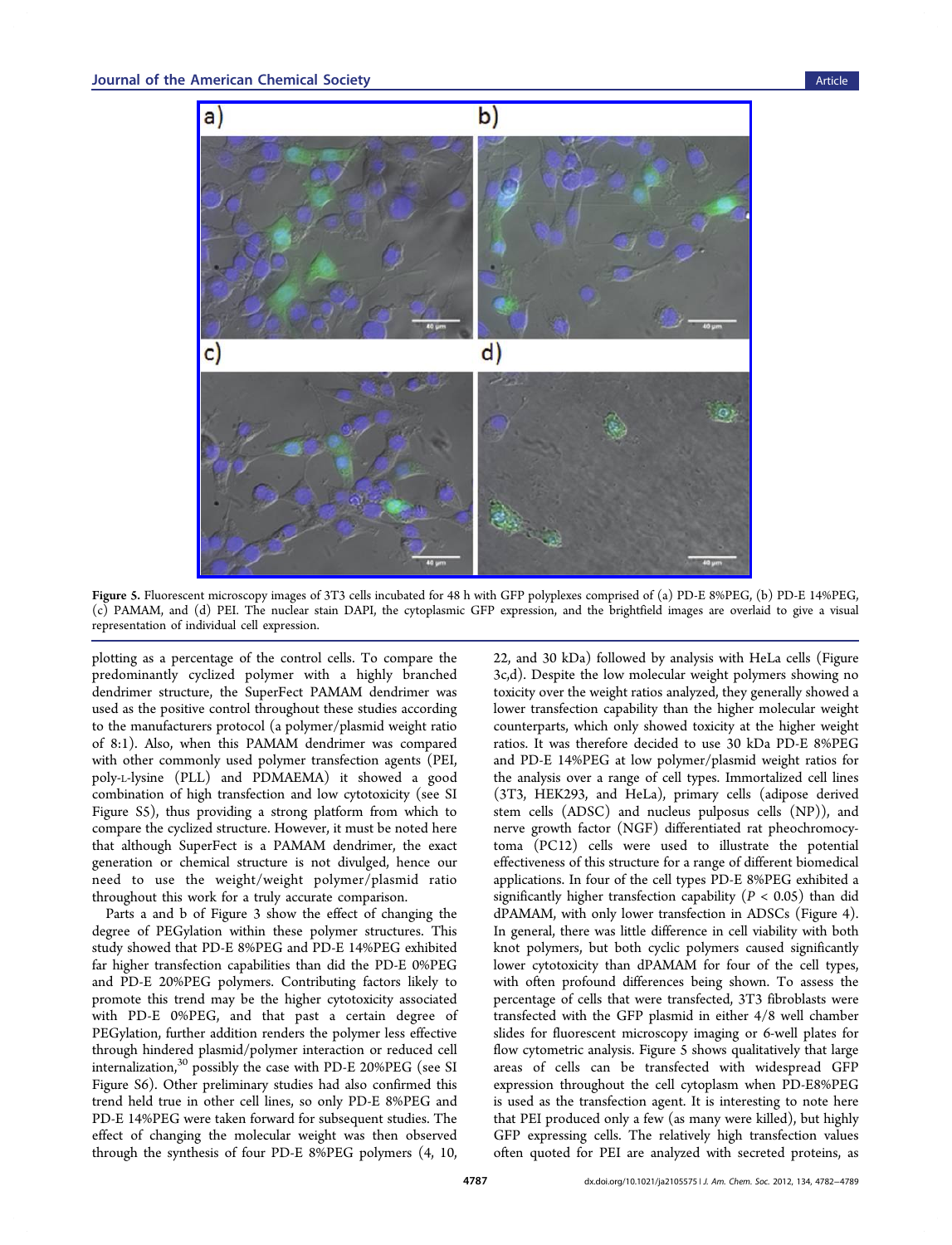<span id="page-7-0"></span>

Figure 6. Flow cytometric analysis of GFP expression (a), analysis of cell morphology (b), and propidium iodide (PI) uptake (c) in 3T3 fibroblasts showing that a large decrease in the percentage of parental events occurred with PEI polyplexes is in accordance with an increase in PI fluorescence indicating a large decrease in viability  $(n = 3$ , error bars indicate  $\pm$  standard deviation, asterisk indicates significant difference from dPAMAM). The percentage of total events expressing GFP is highest for PD-E 8%PEG with representative histograms of GFP (FITC) shown in part d. Panel e shows the scatterplots of PI (PE-Cy7A) against forward scatter signal, showing a marked change in morphology and PI uptake for PEI and dPAMAM.

seen in SI Figure S5 (G Luciferase). In this case, few cells can produce significant amounts of the marker protein to be secreted, not so useful for therapies where high numbers of specific cells need transfecting for internally expressed proteins. Figure 6 shows quantitatively that 13% percent of cells expressed GFP when the PD-E 8%PEG vector was used. To obtain this value, null treatment cells were analyzed allowing selection of a gated area of the side scatter signal vs forward scatter signal. This area is termed "normal parent events", i.e. indicative of healthy control cells, where cell debris and polyplex aggregates outside of the gate are ignored. Then the test cells are passed through the FITC filter (GFP) and PE-Cy7A filter (PI), counting cells expressing GFP as a total number of parent events. Although there is no significant increase in PD-E 8%PEG transfection efficiency over dPAMAM, it shows reduced cytotoxicity both in terms of percentage of counting events that fall within the normal parent event area, and in terms of propidium iodide uptake.

Analysis of luciferase expression time showed that both PD-E 8%PEG and PD-E 14%PEG were capable of facilitating transgene expression for 7 days (maximum time tested) with very little decrease in luciferase activity occurring over this period (SI Figure S11). Further to that, the transfection using these polymers was not significantly affected by following the same experimental paradigm in serum conditions (10% FBS) (SI Figure S12). The combination of G-luciferase and GFP data indicates that the knot structured polymers perform generally

better than the currently available optimized PAMAM dendrimer, over a range of cell types.

## ■ CONCLUSIONS

A new cyclic knot polymer structure consisting of single cyclized chain molecules was analyzed in comparison to commercially available transfection agents, in particular with the dendrimer structure of SuperFect (partially degraded PAMAM). This structure of cyclizing chains offers a different pattern of interaction between the polymer and plasmid DNA, and leads to a general profile of higher transfection capability than dPAMAM. By adjusting the monomer ratio of PEG, lower toxicity is also achieved, thus rendering the PD-E8%PEG a more attractive alternative to the PAMAM dendrimer. This study shows only one such set of monomers used in this facile "one-pot" polymerization (in situ DE-ATRP), allowing the possibility for a multitude of variations of knot polymer transfection agents. These cyclized structures, previously unachievable theoretically and experimentally, will open new avenues for the field of gene delivery.

## ■ ASSOCIATED CONTENT

#### **S** Supporting Information

GPC traces, <sup>1</sup>H NMR spectroscopy of PD-E 8%PEG, PD-E 14%PEG, and disulfide polymer, calculation of degree of branching, transfection studies: comparison of commercial